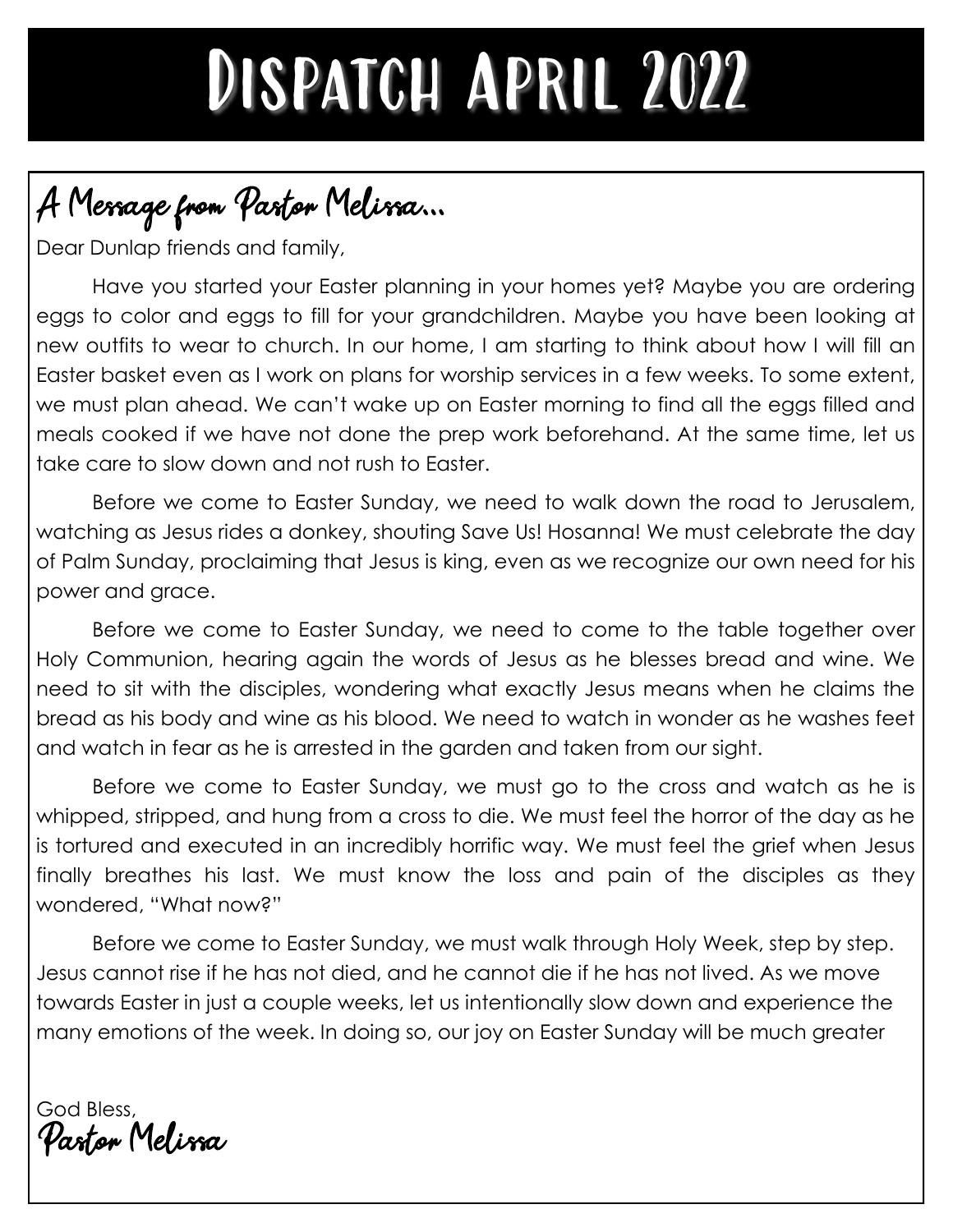### April Birthdays

| April 1st  | Gavin Kercher  |
|------------|----------------|
| April 3rd  | Brenda Wogoman |
| April 4th  | Mary Hesse     |
| April 5th  | Alex Nelson    |
| April 8th  | Karen Newland  |
| April 11th | Jerry Adkins   |
| April 13th | Jerry Workman  |
| April 19th | Mike Garber    |
| April 20th | Barbara Amick  |
| April 26th | Gene Coney     |
| April 27th | John Sternberg |

### Calling All Ladies

You're invited to breakfast.. Breakfast on the beach with **Jesus!** 

**Spring Women's Retreat Saturday, April 23rd 10AM - 2PM** 

We will sing, read scripture, pray, and… (wait for it)...EAT! Look for registration forms in the back of the sanctuary. See you there!

### April Liturgists

April 3rd Karen Newland April 10th Dave Vollmar April 17th Carolyn Anderson April 24th Carolyn Anderson

### April Altar Flowers

April 3rd **The Lienhart Family** *In memory of Walter Lienhart*

April 10th Diana Kado

April 17th Easter Lilies

April 24th Kay Scheetz *In memory of my Mother*

## Wednesday Night Dinners

### in April

| April 6th  | <b>SPRING BREAK- NO MEAL</b> |
|------------|------------------------------|
| April 13th | Diana Kado                   |
| April 20th | Kay Adkins                   |

April 27th

*\*If no one signs up to prepare the meal there will be no meal that evening. Be sure to watch your e-mail or check with the office to see if we will be serving a meal that evening!*

# **DUMC Shut In Ministry**

*Some information concerning our Shut-Ins has been updated. Contact the church office for the updated copy of the Shut-In list,*

*or pick up a paper copy of the newsletter*

*in the church lobby on Sunday Morning.*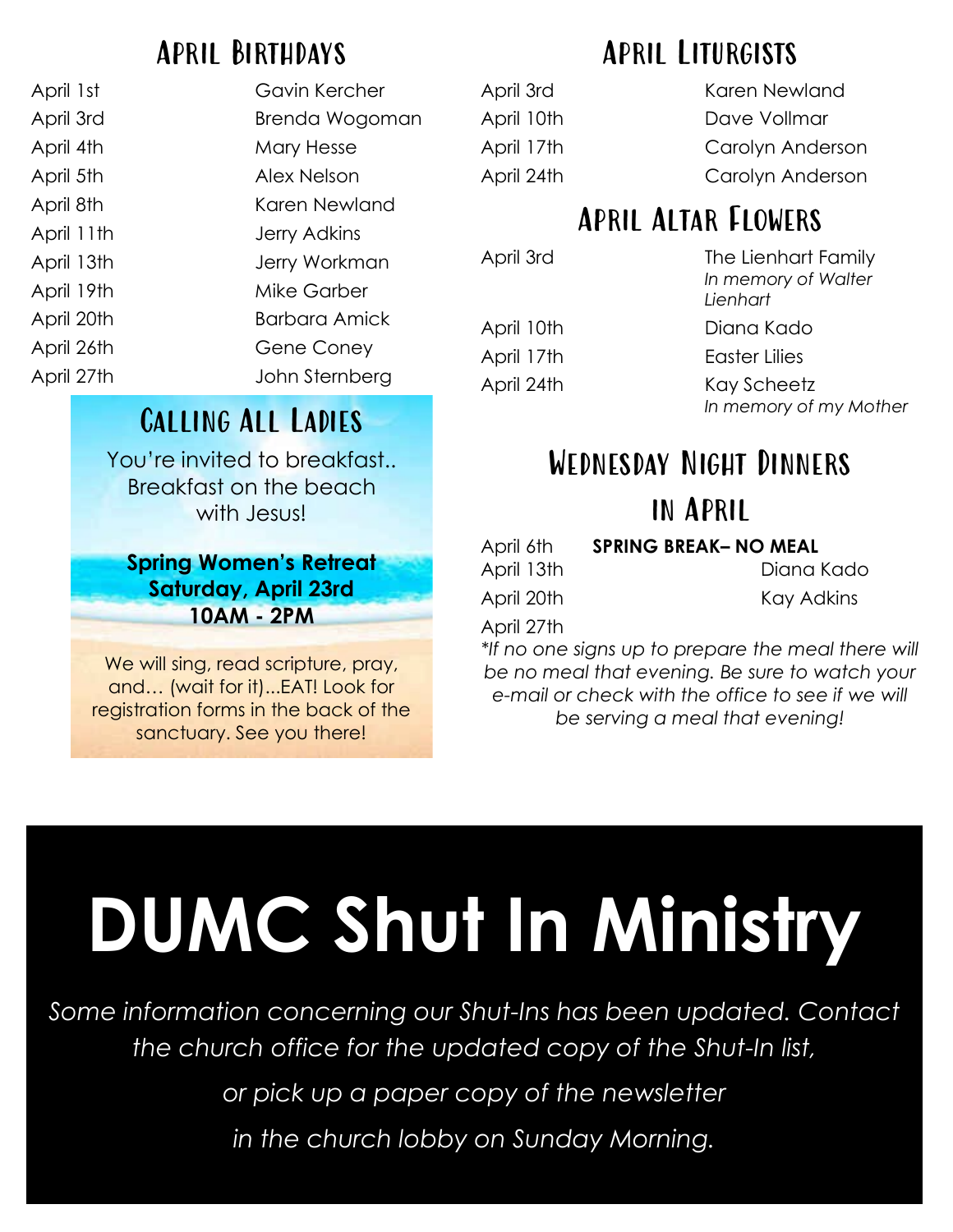| <b>April 2022</b><br><b>Dunlap United Methodist Church</b>                                                                               |                                                   |                                                                                                                   |                                                                                                                                        |                                                                                        |                                             |                                                                   |  |  |  |
|------------------------------------------------------------------------------------------------------------------------------------------|---------------------------------------------------|-------------------------------------------------------------------------------------------------------------------|----------------------------------------------------------------------------------------------------------------------------------------|----------------------------------------------------------------------------------------|---------------------------------------------|-------------------------------------------------------------------|--|--|--|
| <b>Sunday</b>                                                                                                                            | <b>Monday</b>                                     | Tuesday                                                                                                           | Wednesday                                                                                                                              | <b>Thursday</b>                                                                        | <b>Friday</b>                               | Saturday                                                          |  |  |  |
|                                                                                                                                          |                                                   |                                                                                                                   |                                                                                                                                        |                                                                                        |                                             | $\overline{2}$<br>8:30 AM:<br>Lenten<br>Breakfast@<br><b>DUMC</b> |  |  |  |
| 3<br><b>CCS Sunday</b><br>Communion<br>Sunday<br>Fellowship<br>Time<br>5:00 PM:<br><b>Bible Study</b>                                    | 4<br>7:00 PM:<br>Staff/Parish<br>Committee        | 5<br>6:30 PM:<br>Instruments<br>of Joy                                                                            | 6<br>6:30 PM: Choir<br>7:30 PM:<br>Handbells                                                                                           | $\overline{7}$                                                                         | 8                                           | 9<br>8:30 AM:<br>Lenten<br>Breakfast@<br>Jamestown<br><b>UMC</b>  |  |  |  |
| 10<br><b>Palm Sunday</b><br>5:00 PM:<br><b>Bible Study</b>                                                                               | 11                                                | 12<br>6:30 PM:<br>Instruments<br>of Joy                                                                           | 13<br>SWANS: 1 PM<br>Wednesday<br><b>Ministries:</b><br>6PM: Meal<br>6:30 PM:<br>Ministries<br>6:30 PM: Choir<br>7:30 PM:<br>Handbells | 14<br>$11:15$ AM:<br>Easter Hat<br>Parade<br>6:00 PM:<br>Maundy<br>Thursday<br>Service | 15<br>7:00 PM:<br>Good<br>Friday<br>Service | 16<br>10AM - 2PM<br>Walk Through<br>The Bible                     |  |  |  |
| 17<br><b>EASTER</b><br><b>Sunrise</b><br>Service:<br>7AM<br><b>Breakfast:</b><br>8 AM<br>Egg Hunt:<br>9AM<br>Worship<br>Service:<br>10AM | 18<br>Church<br><b>Office</b><br><b>Closed</b>    | 19<br>6:00 PM:<br>Preschool<br>Committee<br>6:30 PM:<br>Instruments<br>of Joy<br>7:00 PM:<br>Finance<br>Committee | 20<br>Wednesday<br><b>Ministries:</b><br>6PM: Meal<br>6:30 PM:<br>Ministries<br>6:30 PM: Choir<br>7:30 PM:<br>Handbells                | 21                                                                                     | 22                                          | 23<br>10AM - 2 PM<br>Women's<br>Retreat                           |  |  |  |
| 24<br>Preschool<br>Sunday<br>5:00 PM:<br><b>Bible Study</b>                                                                              | 25<br>7:00 PM:<br>Youth<br>Education<br>Committee | 26<br>6:30 PM:<br>Instruments<br>of Joy                                                                           | 27<br>Wednesday<br><b>Ministries:</b><br>6PM: Meal<br>6:30 PM:<br>Ministries<br>6:30 PM: Choir<br>7:30 PM:<br>Handbells                | 28                                                                                     | 29                                          | 30                                                                |  |  |  |